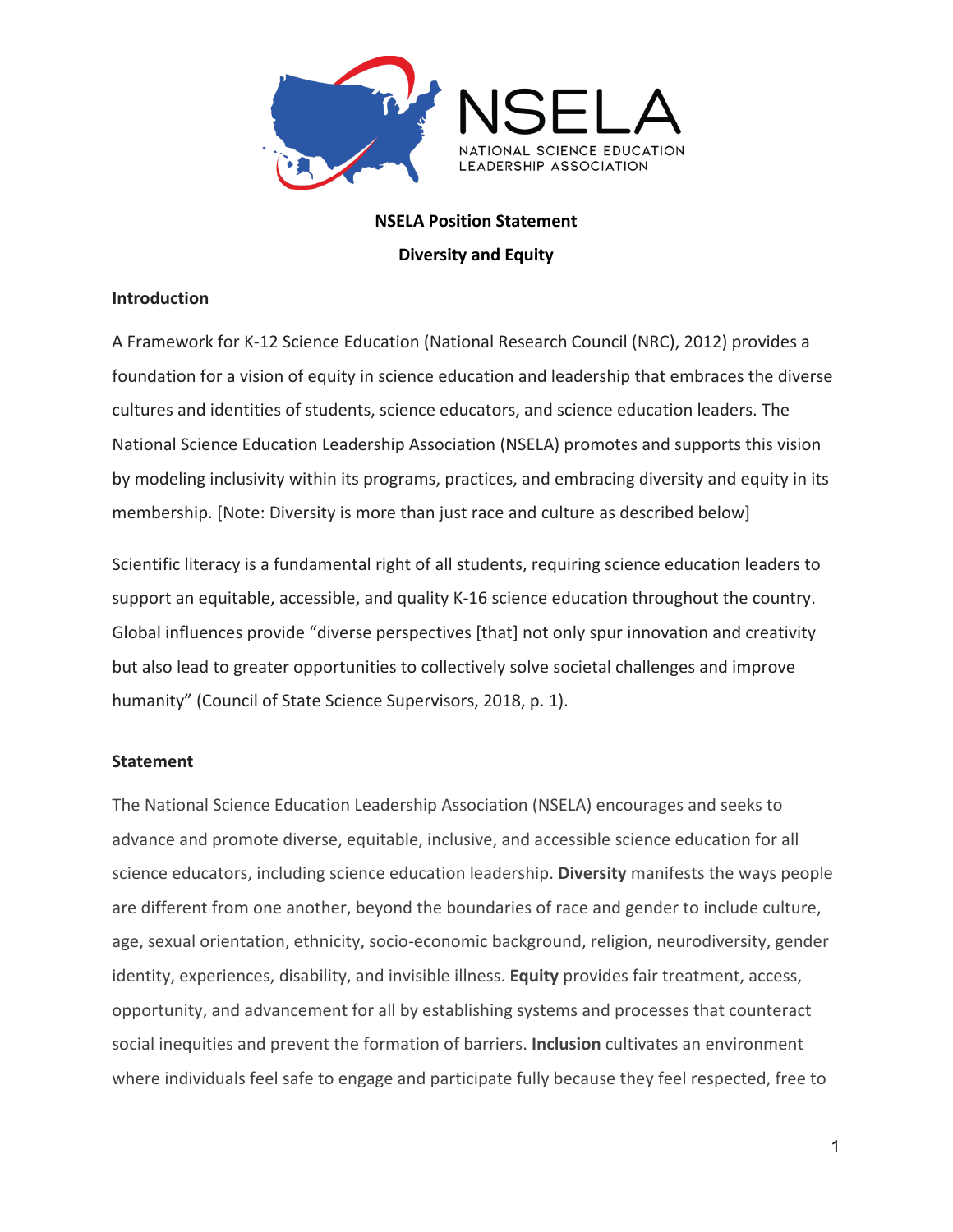express their ideas, and valued for their unique voice, perspective, abilities, and identity. **Accessibility** creates equitable access for individuals of all abilities and experiences (American Health Law Association (AHLA), 2021).

### **Conclusion**

To successfully promote a diverse citizenry with the knowledge and tools to be scientifically literate, science educators must provide an equitable, inclusive, and accessible science education with support from their science education leaders and NSELA.

Science education leaders and NSELA must promote policies and practices that encourage equitable and diverse learning opportunities for science educators. To accomplish this, NSELA will address:

- Diversity by recruiting and retaining a diverse membership and leadership on its board of directors and committees.
- Equity by promoting equitable science education practices as described in the Framework for K-12 Science Education in states, schools, and all places where science learning takes place.
- Inclusion by providing or supporting opportunities where all science educators feel safe and respected during professional learning, networking, and other professional interactions.
- Accessibility by providing access to or awareness of resources **that support diverse, equitable, inclusive, and accessible science education.**

#### **Resources**

Council of State Supervisors Position Statements,<http://cosss.org/Positions>

NASA Science Mission Directorate Education Diversity Programs & Resources <https://smdepo.org/post/7770>

NSTA Culturally Relevant Science Teaching Collection [https://my.nsta.org/collection/2chjOK8Rsi8\\_E](https://my.nsta.org/collection/2chjOK8Rsi8_E)

NSTA Diversity in STEM Education Collection<https://my.nsta.org/collection/26055>